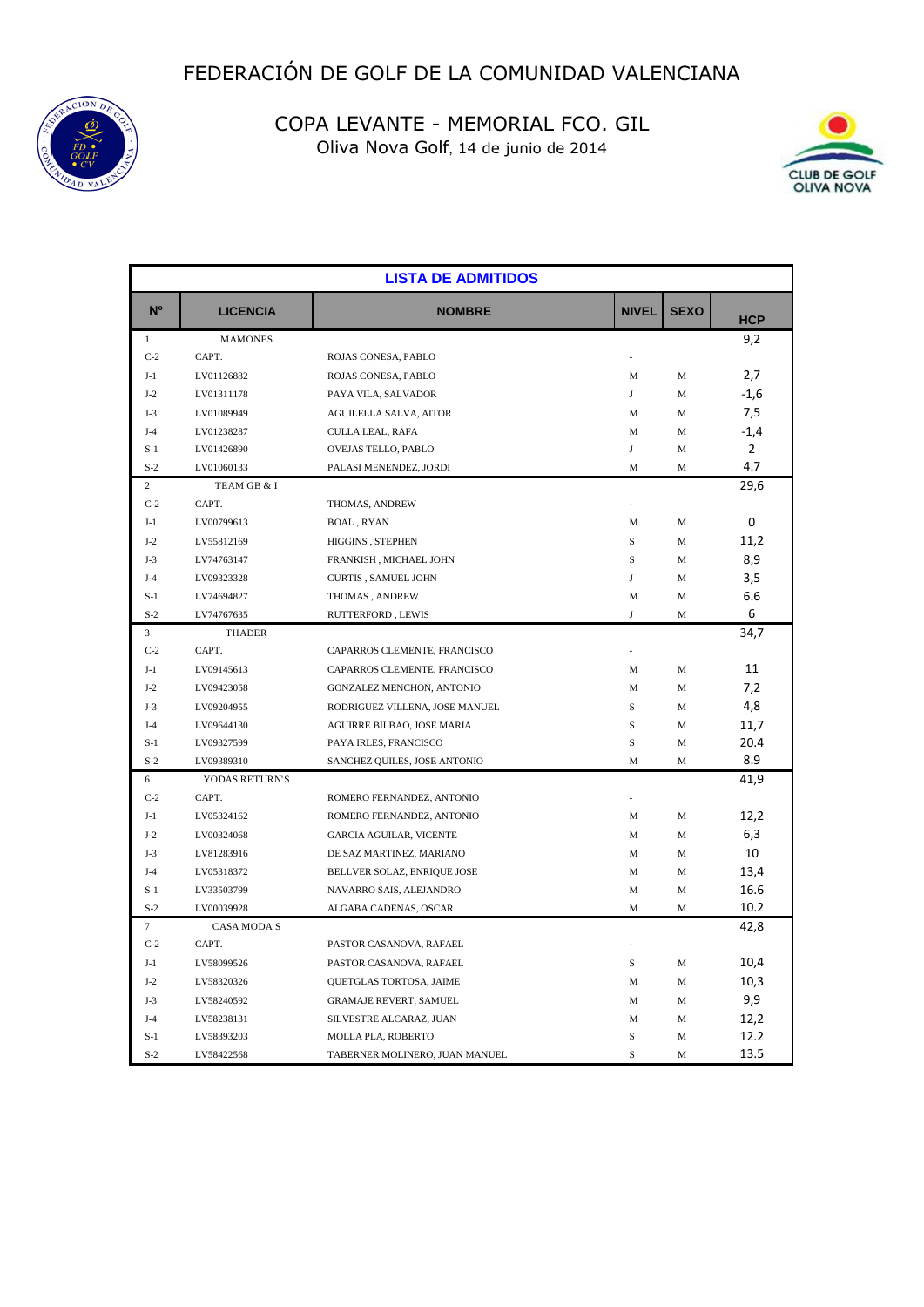



| <b>LISTA DE ADMITIDOS</b> |                         |                                    |              |             |            |  |
|---------------------------|-------------------------|------------------------------------|--------------|-------------|------------|--|
| N <sup>o</sup>            | <b>LICENCIA</b>         | <b>NOMBRE</b>                      | <b>NIVEL</b> | <b>SEXO</b> | <b>HCP</b> |  |
| 8                         | <b>LLOP FUSION</b>      |                                    |              |             | 44         |  |
| $C-2$                     | CAPT.                   | CARDOS CARBONERAS, RAFAEL          |              |             |            |  |
| $J-1$                     | LV60199464              | ODRISCOLL MCCARTHY, DONAL          | М            | M           | 10,9       |  |
| $J-2$                     | LV60200765              | CARMONA GOMEZ, PEDRO               | М            | M           | 12,5       |  |
| $J-3$                     | LV00646298              | FERRANDIS-GARCIA APARISI, GLORIA   | М            | F           | 12,1       |  |
| $J-4$                     | LV66146042              | CARDOS CARBONEROS, RAFAEL          | М            | М           | 8,5        |  |
| $S-1$                     | LV26468451              | ALONSO ALVAREZ, EDGAR              | $\rm S$      | M           | 5.8        |  |
| $S-2$                     | LV26820192              | SPITTLEHOUSE, NICHOLAS             | M            | M           | 13.5       |  |
| 9                         | <b>HIDROTEN</b>         |                                    |              |             | 44,4       |  |
| $C-2$                     | CAPT.                   | <b>GREGORY FERNADEZ, RAFAEL</b>    |              |             |            |  |
| $J-1$                     | LV70136126              | GREGORY FERNANDEZ, RAFAEL          | М            | М           | 9,4        |  |
| $J-2$                     | LV60111072              | TEN SANCHEZ, MANUEL                | М            | М           | 15,3       |  |
| $J-3$                     | LV60106317              | ESPADAS BELDA, ALFONSO             | М            | М           | 8,6        |  |
| $J-4$                     | LV60382453              | GARCIA CRUAÃ'EZ, JOSE              | М            | M           | 11,1       |  |
| $S-1$                     | LV57134365              | ROMAN PASTOR, JORGE                | M            | M           | 14.4       |  |
| $S-2$                     | LV57340160              | SALVADOR GARCIA, PABLO             | J            | М           | 2.4        |  |
| 10                        | LÂ'ALFAS ALBIR CIG      |                                    |              |             | 44,7       |  |
| $C-2$                     | CAPT.                   | VALERO GALLARDO, RAMON             |              |             |            |  |
| $J-1$                     | LV79782315              | TORRES CHOLBI, JOAQUIN             | M            | M           | 4,4        |  |
| $J-2$                     | LV79496436              | AUSTNES, VIDAR                     | S            | M           | 13,4       |  |
| $J-3$                     | LV79798291              | DIAZ CARRILLO, JUAN FRANCISCO      | M            | М           | 17,8       |  |
| $J-4$                     | LV79753803              | VALERO GALLARDO, RAMON             | М            | М           | 9,1        |  |
| $S-1$                     | LV15503542              | ALONSO BALAGUER, EMILIO            | М            | М           | 11.5       |  |
| $S-2$                     | LV79439808              | VAGO PERISUTTI, RAUL OSVALDO       | S            | M           | 17.3       |  |
| 11                        | CONCENTRACION           |                                    |              |             | 44,9       |  |
| $C-2$                     | CAPT.                   | AZNAR GONZALEZ, RAUL               |              |             |            |  |
| $J-1$                     | LV81227359              | AZNAR GONZALEZ, RAUL               | M            | М           | 14,1       |  |
| $J-2$                     | LV06027753              | AZPITARTE LOPEZ JAMAR, RAFAEL      | М            | M           | 11,4       |  |
| $J-3$                     | LV06387706              | ESTRADA GALVAN, ELISEO             | М            | M           | 8,1        |  |
| $J-4$                     | LV00370207              | DE LA PEÃ'A CIFUENTES, GONZALO     | М            | M           | 11,3       |  |
| $S-1$                     | LV06389212              | DE LA ESCALERA GRIMA, JUAN ANTONIO | M            | М           | 5.2        |  |
| $S-2$                     | LV00646305              | ZARAGOZA BOIX, VICENTE             | M            | M           | 14.3       |  |
| 13                        | <b>FISIOTERAPIA HCM</b> |                                    |              |             | 48,3       |  |
| $C-2$                     | CAPT.                   | GARCIA TOLEDO, SEGUNDO             |              |             |            |  |
| $J-1$                     | LV60129707              | GARCIA TOLEDO, SEGUNDO MARCIAL     | М            | M           | 12,2       |  |
| $J-2$                     | LV57434346              | <b>GARCIA MIRA, MARIA NIEVES</b>   | М            | F           | 15,5       |  |
| $J-3$                     | LV60464502              | CONESA MEDINA, HECTOR              | М            | М           | 12,3       |  |
| $J-4$                     | LV60411353              | CAMARA ARNAIZ, JOSE ABEL           | S            | М           | 8,3        |  |
| $S-1$                     | LV60362320              | MONTES LOPEZ, FRANCISCO            | S            | M           | 7.4        |  |
| $S-2$                     | LV60402933              | MERCADER RODRIGUEZ, JUAN LUIS      | M            | M           | 7.2        |  |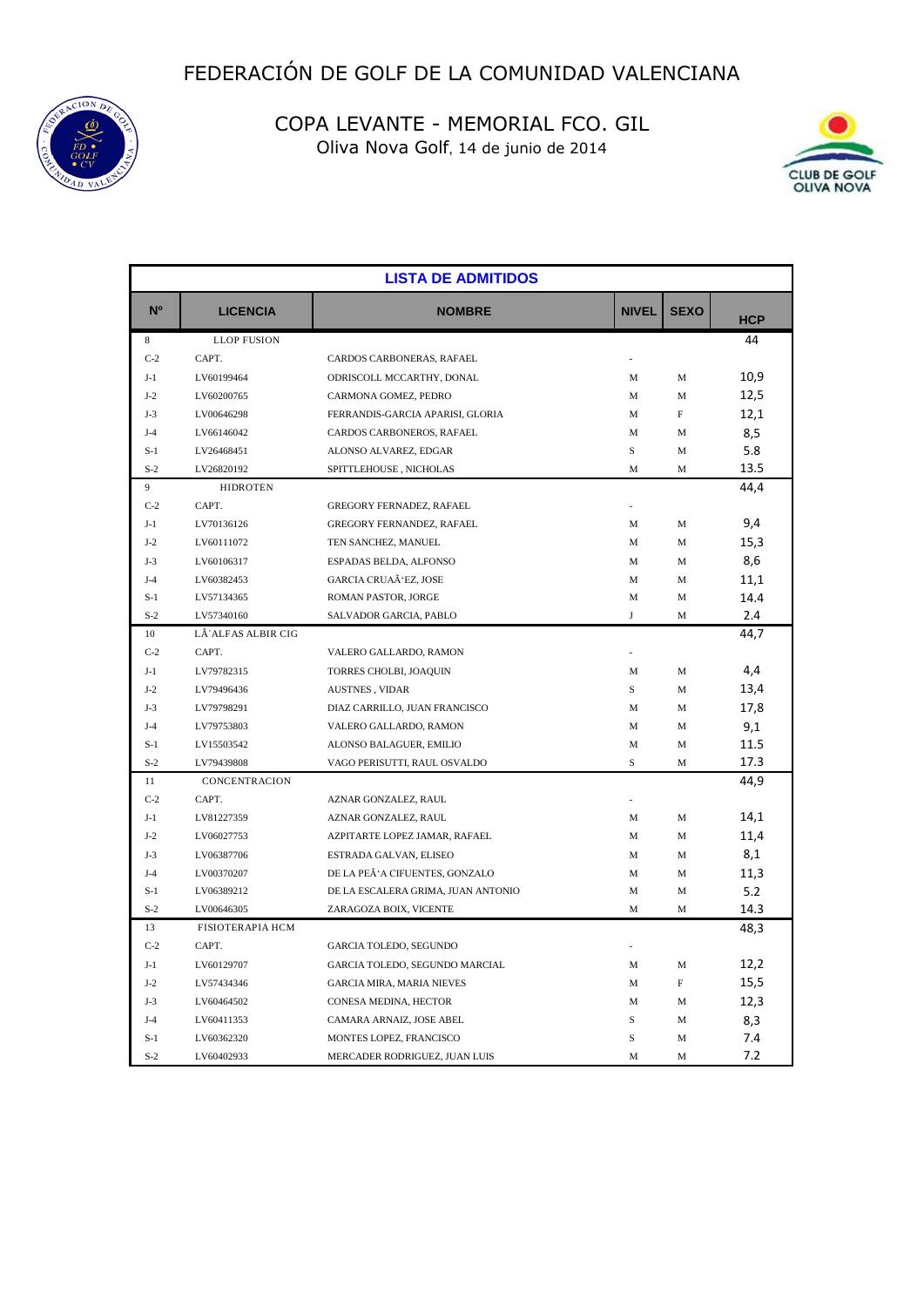



| <b>LISTA DE ADMITIDOS</b> |                        |                                   |              |             |            |
|---------------------------|------------------------|-----------------------------------|--------------|-------------|------------|
| N <sup>o</sup>            | <b>LICENCIA</b>        | <b>NOMBRE</b>                     | <b>NIVEL</b> | <b>SEXO</b> | <b>HCP</b> |
| 14                        | <b>IMED HOSPITALES</b> |                                   |              |             | 48,6       |
| $C-2$                     | CAPT.                  | VILLA GJERGJI, GJON               |              |             |            |
| $J-1$                     | LV15451069             | <b>GJERGJI VILLA, GJON</b>        | М            | M           | 4,7        |
| $J-2$                     | LV15467819             | GOMEZ NAVARRO, ANGEL              | M            | M           | 18,2       |
| $J-3$                     | LV03092945             | RIPOLL BORJA, JOSE FRANCISCO      | $\rm S$      | М           | 9          |
| $J-4$                     | LV15670718             | DIAZ-HEREDERO GOMEZ, JESUS        | $\rm S$      | M           | 16,7       |
| $S-1$                     | LV15444331             | MALDONADO, CHRISTIAN CESAR        | M            | M           | 4.9        |
| $S-2$                     | LV03449086             | LUBIG PAREDES, NICOLAS            | M            | M           | 3.8        |
| 16                        | <b>CENTAURO</b>        |                                   |              |             | 50         |
| $C-2$                     | CAPT.                  | MARTINEZ ORIVE, JAVIER            |              |             |            |
| $J-1$                     | LV15438611             | LLINARES RAMIS, PEDRO             | $\rm S$      | M           | 12,8       |
| $J-2$                     | LV15635850             | LLINARES PEREZ, JUAN              | M            | M           | 11,5       |
| $J-3$                     | LV15423809             | PASTOR CANTO, AGUSTIN ALFONSO     | S            | М           | 13,9       |
| $J-4$                     | LV15477602             | GARCIA CUENCA, FCO. JAVIER        | M            | M           | 11,8       |
| $S-1$                     | LV15263644             | DEVESA SIK, ERIK                  | М            | M           | 16.3       |
| $S-2$                     | LV15634828             | MARTINEZ ORIVE, JAVIER            | M            | М           | 13.8       |
| 19                        | <b>FONT CREW</b>       |                                   |              |             | 53,4       |
| $C-2$                     | CAPT.                  | LOPEZ SEGARRA, ANTONIO            | ä,           |             |            |
| $J-1$                     | LV26423073             | LOPEZ SEGARRA, ANTONIO            | M            | М           | 13,7       |
| $J-2$                     | LV65457158             | HERNANDEZ HERNANDEZ, ADRIAN       | M            | М           | 12,9       |
| $J-3$                     | LV26817122             | PIñOL MARTINEZ, JOSE RAMON        | J            | M           | 9,4        |
| $J-4$                     | LV26382662             | BAS LOPEZ, FCO. ANTONIO           | M            | M           | 17,4       |
| $S-1$                     | LV26428872             | MARTINEZ CUTILLAS, JOAQUIN JAVIER | M            | M           | 10.8       |
| $S-2$                     | LV26382661             | BERNAD BELDA, VICENTE             | M            | M           | 27.4       |
| 20                        | <b>ROBER PALAS</b>     |                                   |              |             | 55         |
| $C-2$                     | CAPT.                  | GONZALEZ REÃ'ONES, MARIO          |              |             |            |
| $J-1$                     | LV16456811             | MURO GONZALEZ, ENRIQUE            | M            | M           | 10,9       |
| $J-2$                     | LV15800564             | TERUEL PARRA, FRANCISCO           | M            | M           | 10,6       |
| $J-3$                     | LV15432486             | <b>GONZALEZ RE</b>                | М            | M           | 14,2       |
| $J-4$                     | LV79432490             | MORENO RUIZ, JUAN                 | M            | M           | 19,3       |
| $S-1$                     | LV15454859             | ALARCON ESCRIBANO, JUAN           | S            | M           | 15.9       |
| $S-2$                     | LV79399920             | TALAY, SANHARIB                   | M            | M           | 17.2       |
| 21                        | <b>TEE0GOLF</b>        |                                   |              |             | 55,2       |
| $C-2$                     | CAPT.                  | FERNANDEZ MORA, JUAN CARLOS       |              |             |            |
| $J-1$                     | LV70467009             | FERNANDEZ MORA, JUAN CARLOS       | S            | M           | 16,7       |
| $J-2$                     | LV70281075             | PERTUSA MARTINEZ, MIGUEL ANGEL    | S            | M           | 13,6       |
| $J-3$                     | LV30286924             | RODRIGUEZ RICO, JOSE ANTONIO      | M            | M           | 12,1       |
| $J-4$                     | LV26325106             | BERNABEU MOLLA, ANTONIO VICENTE   | S            | M           | 12,8       |
| $S-1$                     | LV70456054             | PERTUSA MARTINEZ, PEDRO JOAQUIN   | M            | M           | 25.3       |
| $S-2$                     | LV60089408             | ZUBIZARRETA BAREA, JAVIER         | S            | M           | 8.3        |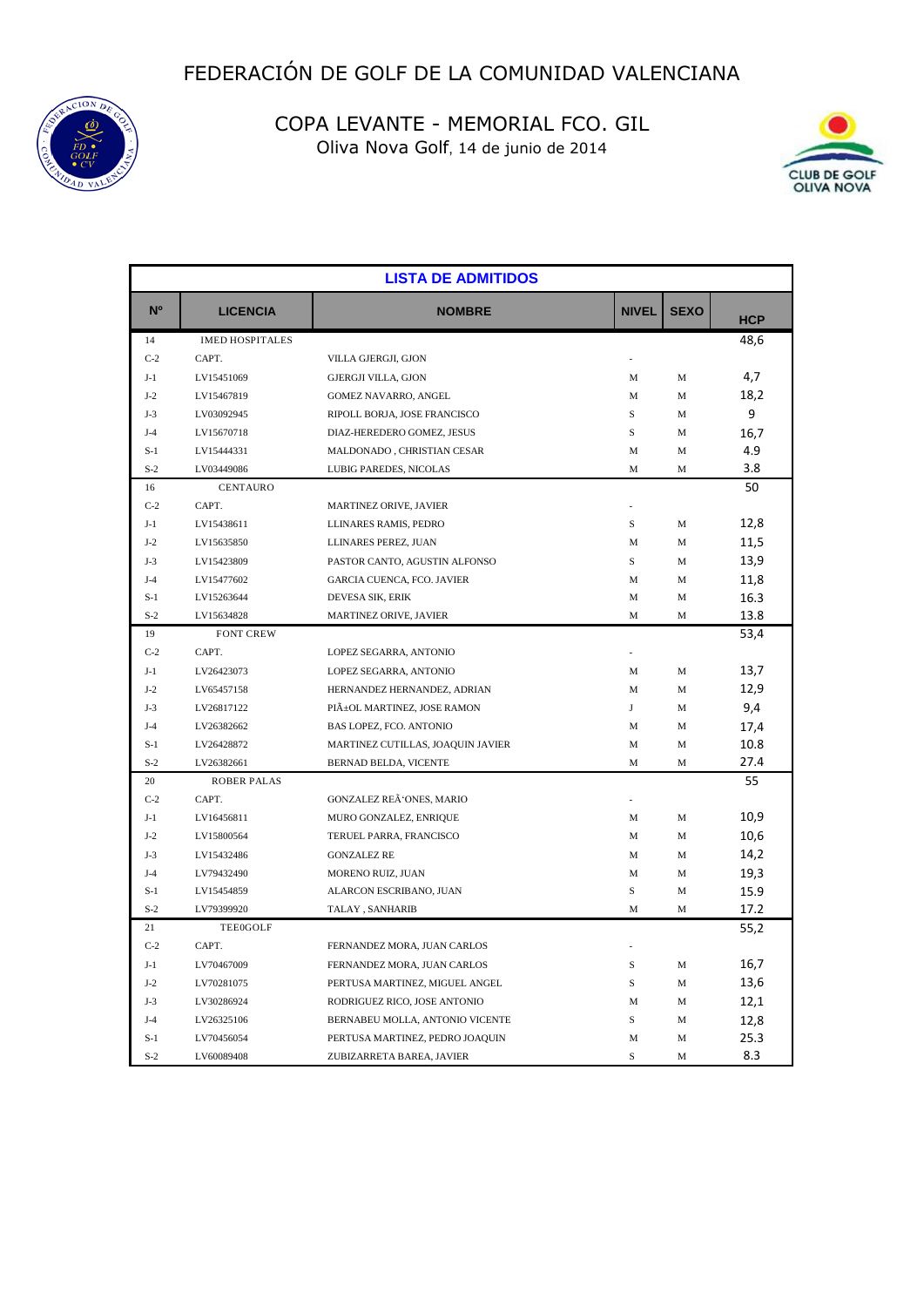



| <b>LISTA DE ADMITIDOS</b> |                                         |                                 |              |             |            |
|---------------------------|-----------------------------------------|---------------------------------|--------------|-------------|------------|
| N <sup>o</sup>            | <b>LICENCIA</b>                         | <b>NOMBRE</b>                   | <b>NIVEL</b> | <b>SEXO</b> | <b>HCP</b> |
| 22                        | EL FARO DEL ALBIR                       |                                 |              |             | 58,5       |
| $C-2$                     | CAPT.                                   | ECHEVARRÃ-A, ALFONSO            |              |             |            |
| $J-1$                     | LV79464032                              | ROBERT, THOMAS                  | М            | M           | 17,5       |
| $J-2$                     | LV79321545                              | PERIS ESCRIBANO, VICENTE MANUEL | S            | M           | 15,1       |
| $J-3$                     | LV79385453                              | RUIZ ALONSO, LUCIANO            | S            | M           | 11,9       |
| $J-4$                     | LV60132557                              | CERDAN GARCIA, MANUEL           | S            | M           | 14         |
| $S-1$                     | LV79645832                              | GEORGIEV YANKOV, ULADISLAV      | J            | M           | 6.5        |
| $S-2$                     | LV15762510                              | ALCOY PONS, JESUS               | М            | M           | 24.4       |
| 23                        | <b>LOS HUSKYES</b><br><b>SEVERIANOS</b> |                                 |              |             | 61,8       |
| $C-2$                     | CAPT.                                   | RALO ESCAMILLA, JOSE            |              |             |            |
| $J-1$                     | LV05390856                              | SANTOS HERVAS, IVAN             | M            | M           | 19,1       |
| $J-2$                     | LV02234724                              | CLEMARES RODRIGUEZ, CARLOS      | M            | M           | 2,8        |
| $J-3$                     | LV17775773                              | RALO ESCAMILLA, JOSE            | M            | M           | 13,6       |
| $J-4$                     | LV57448220                              | ROCA BERTOMEU, ANTONIO          | М            | M           | 26,3       |
| $S-1$                     | LV17775781                              | JOVER BLASCO, BORJA R.          | М            | M           | 11.2       |
| $S-2$                     | LV02780308                              | DEVIS GARCIA, ALEJANDRO         | М            | M           | 8.3        |
| 12                        | AMB MES MORAL QUE'L                     |                                 |              |             | 62,7       |
| $C-2$                     | CAPT.                                   | PASTOR MARTÃ-, JUAN CARLOS      | ÷,           |             |            |
| $J-1$                     | LV64464412                              | AGULLO IBA                      | C            | M           | 4,3        |
| $J-2$                     | LV64220061                              | ANDUIX CALATAYUD, JUAN CARLOS   | М            | M           | 17         |
| $J-3$                     | LV64369538                              | PASTOR BALART, HUGO             | М            | M           | 7,3        |
| $J-4$                     | LV64190319                              | AGULLO DE LA PRIDA, ANTONIO H.  | S            | M           | 17,1       |
| $S-1$                     | LV64199160                              | SILVESTRE BARBER, ELADIO JORGE  | М            | M           | 14.3       |
| $S-2$                     | LV64771314                              | PASTOR MARTI, JUAN CARLOS       | М            | M           | 17         |
| 24                        | <b>GOLFTROTTERS</b>                     |                                 |              |             | 63,2       |
| $C-2$                     | CAPT.                                   | MACHADO LOPEZ, JOAQUIN          |              |             |            |
| $J-1$                     | LV80308483                              | VILANOVA MARTINEZ, JULIO        | М            | M           | 12,9       |
| $J-2$                     | LV80452856                              | FANDO MARTINEZ, RAFAEL NICOLAS  | М            | M           | 16,1       |
| $J-3$                     | LV80756447                              | FERNANDEZ MARIN, FCO JAVIER     | М            | M           | 16,7       |
| $J-4$                     | LV80138082                              | MACHADO LOPEZ, JOAQUIN          | S            | M           | 17,5       |
| $S-1$                     | LV80141432                              | MARTINEZ SAHUQUILLO, MARIFE     | S            | F           | 14.3       |
| $S-2$                     | LV80443788                              | GARCIA ULLOA, TOMAS             | M            | M           | 20.1       |
| 15                        | <b>ALCOY</b>                            |                                 |              |             | 67         |
| $C-2$                     | CAPT.                                   | SERRANO LILLO, JOAQUIN          |              |             |            |
| $J-1$                     | LV64288190                              | GOMEZ ZARAGOZA, RAUL            | М            | М           | 6,9        |
| $J-2$                     | LV64425742                              | SEGUI PEREZ, AGUSTIN            | М            | M           | 11,7       |
| $J-3$                     | LV64186029                              | SERRANO LILLO, JOAQUIN          | S            | M           | 10,1       |
| $J-4$                     | LV30398742                              | REIG ALBERT, JUAN ANTONIO       | S            | M           | 20,3       |
| $S-1$                     | LV64288200                              | JOVER PASTOR, FRANCISCO         | М            | M           | 24.3       |
| $S-2$                     | LV64396643                              | CARRION RIBERA, JUAN PEDRO      | М            | M           | 18         |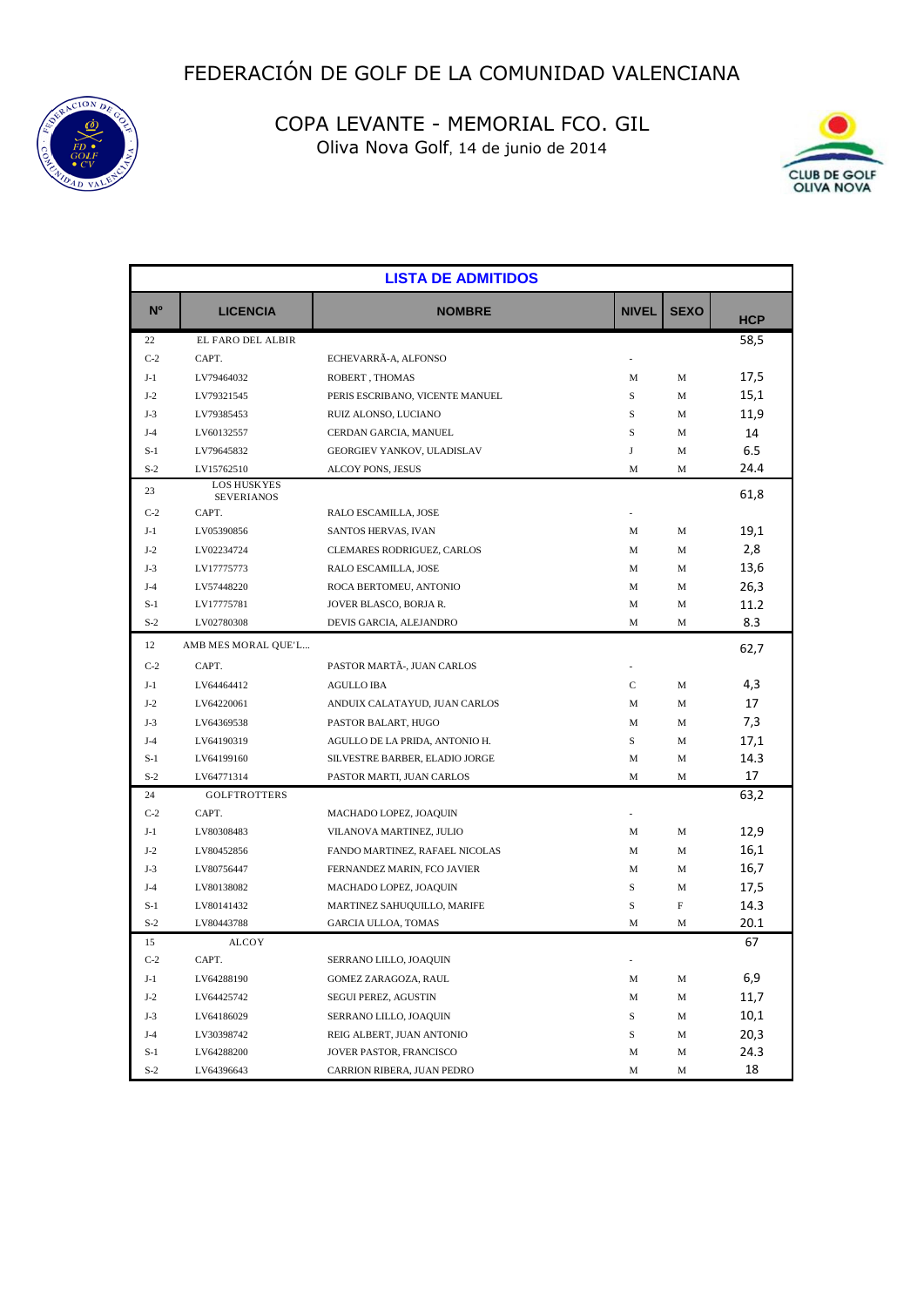



| <b>LISTA DE ADMITIDOS</b> |                       |                                  |              |             |            |
|---------------------------|-----------------------|----------------------------------|--------------|-------------|------------|
| N <sup>o</sup>            | <b>LICENCIA</b>       | <b>NOMBRE</b>                    | <b>NIVEL</b> | <b>SEXO</b> | <b>HCP</b> |
| 25                        | <b>EL RECREO GOLF</b> |                                  |              |             | 72,1       |
| $C-2$                     | CAPT.                 | SAMPER LOPEZ, JOSE FRANCISCO     |              |             |            |
| $J-1$                     | LV30429523            | SAMPER LOPEZ, JOSE FRANCISCO     | M            | M           | 13,6       |
| $J-2$                     | LV30452187            | CONTRERAS FERNANDEZ, MARIA JOSE  | S            | F           | 24,5       |
| $J-3$                     | LV30441054            | DUQUE MANRIQUE, FRANCISCO JAVIER | M            | M           | 15,9       |
| $J-4$                     | LV30422857            | SEGURA MARTINEZ, FRANCISCO       | M            | M           | 18,1       |
| $S-1$                     | LV30412052            | <b>MORENO MU</b>                 | M            | M           | 17.6       |
| $S-2$                     | LV30426582            | GARCIA MARTINEZ, GERMAN          | $\mathbf S$  | M           | 11.3       |
| 26                        | <b>GREENVAL</b>       |                                  |              |             | 72,7       |
| $C-2$                     | CAPT.                 | NAVARRO MINGUEZ, RAMON           |              |             |            |
| $J-1$                     | LV80453907            | NAVARRO MINGUEZ, RAMON           | M            | M           | 21,5       |
| $J-2$                     | LV80776764            | MURGUI VIDAL, VICENT             | S            | M           | 17,1       |
| $J-3$                     | LV80769507            | POBO GARRIDO, JOSE VICENTE       | S            | M           | 13,2       |
| $J-4$                     | LV80261728            | MAZON MORALES, JUAN PEDRO        | S            | M           | 20,9       |
| $S-1$                     | LV81314430            | MONCHOLI CARRION, PURI           | S            | $_{\rm F}$  | 15.6       |
| $S-2$                     | LV80313323            | MUÑOZ GALIANO, JULIO             | S            | M           | 10.7       |
| $\overline{4}$            | <b>JACOB LAUGESEN</b> |                                  |              |             | 73         |
| $C-2$                     | CAPT.                 | LAUGESEN, JACOB                  |              |             |            |
| $J-1$                     | LV73064147            | LAUGESEN, JACOB                  | M            | M           | 14,7       |
| $J-2$                     | LV73369964            | DOSS, JOAKIM                     | M            | М           | 9,7        |
| $J-3$                     | LV32762298            | MULLET, DAVID                    | M            | M           | 7,6        |
| $J-4$                     | LV32452284            | DYBUAD PEDERSEN, CARSTEN         | S            | M           | 5          |
| $S-1$                     | LV32439415            | LANGE, CARSTEN                   | M            | M           | 4.9        |
| $S-2$                     |                       |                                  |              |             | 36         |
| 27                        | PASTOR CATALAN        |                                  |              |             | 91,9       |
| $C-2$                     | CAPT.                 | PASTOR CATALAN, EVARISTO RAFAEL  |              |             |            |
| $J-1$                     | LV18446501            | PASTOR CATALAN, EVARISTO RAFAEL  | S            | M           | 18,1       |
| $J-2$                     | LV14406092            | GARCIA PEREZ, GUSTAVO DAVID      | S            | M           | 19         |
| $J-3$                     | LV18446500            | LINARES POVEDA, M                | S            | F           | 22,1       |
| $J-4$                     | LV14406097            | MUÃ'OZ ORTEGA, VELI              | S            | F           | 32,7       |
| $S-1$                     | LV14757615            | AZORIN VIDAL, GLORIA             | $\rm S$      | F           | 26.2       |
| $S-2$                     | LV14757614            | <b>GIL RAMIREZ, JUAN</b>         | S            | M           | 29.8       |
| 5                         | <b>WAKANDA</b>        |                                  |              |             | 103,1      |
| $C-2$                     | CAPT.                 | ALONSO OTROS, CARLOS             |              |             |            |
| $J-1$                     | LV09246436            | ALONSO ORTS, CARLOS              | J            | M           | 4,1        |
| $J-2$                     | LV09365492            | HERNANDEZ PUJOL, DYLAN           | J            | M           | 7,1        |
| $J-3$                     | LV09236832            | GAINES CHAZARRA, PABLO ANTONIO   | J            | M           | 19,7       |
| $J-4$                     | LV09394536            | GOMEZ CARBAJAL, DAVID            | J            | M           | 6,2        |
| $S-1$                     |                       |                                  |              |             | 36         |
| $S-2$                     | LV09821002            | DUMMETT, LLOYD ALEXANDER         | M            | M           | 30         |